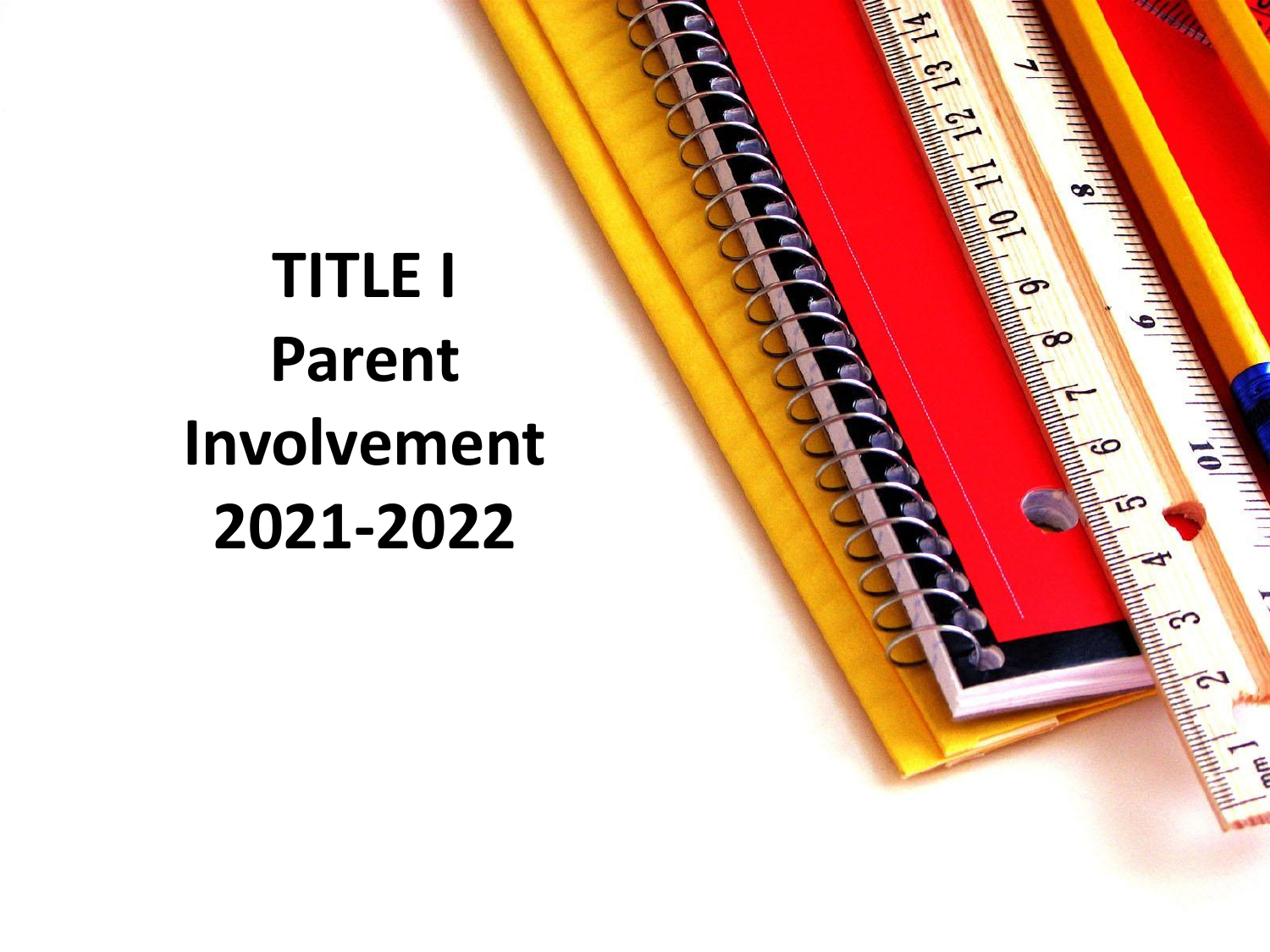# **Parental Involvement Benefits**

- How does a student benefit from parental involvement?
	- Increase in attendance
	- Better understanding of school
	- More positive toward school and staff
	- School becomes more effective
	- Increase in test scores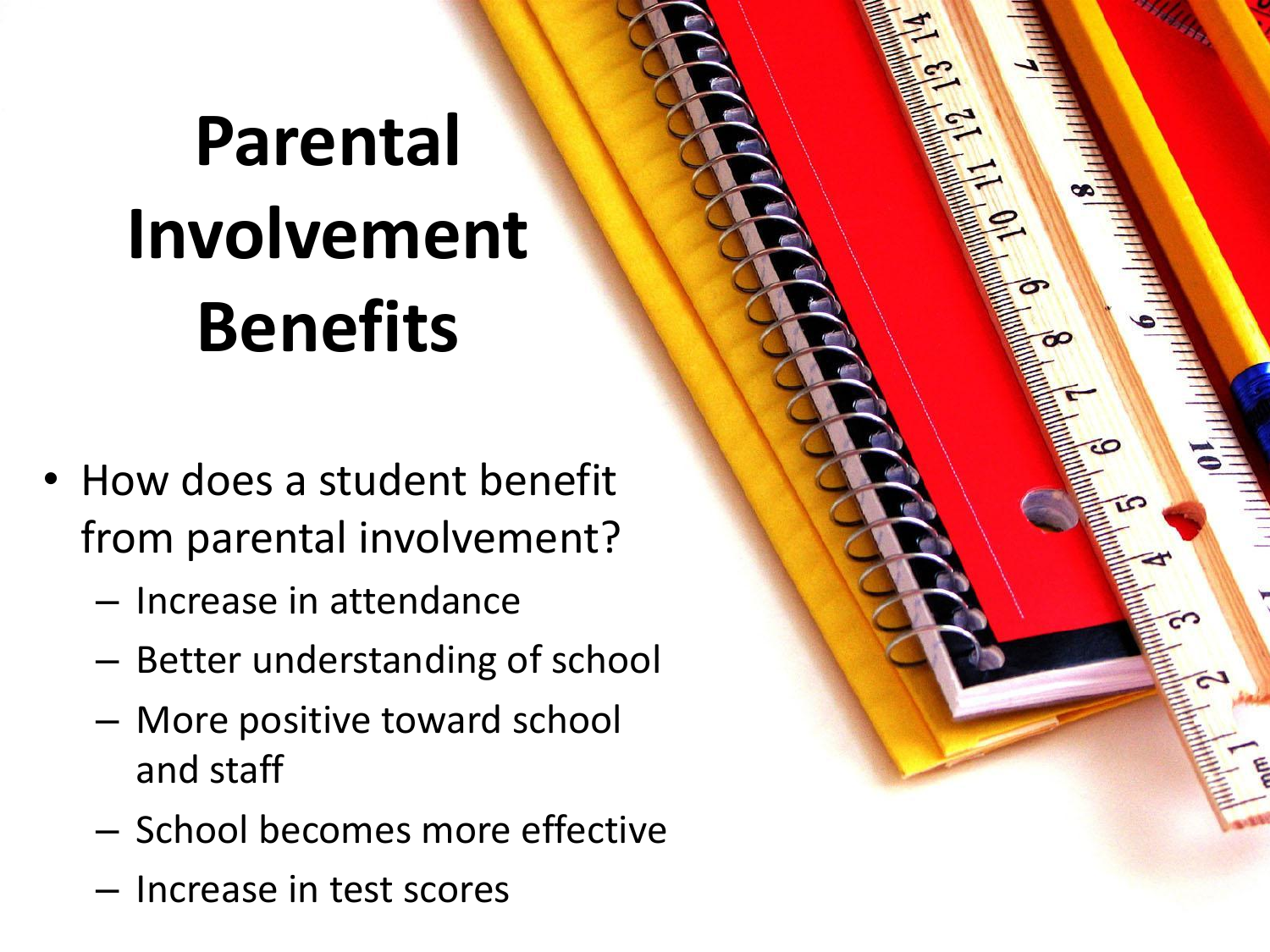# **School Policy Components**

- Build the schools' and parents' capacity for strong parental involvement.
- Coordinate and integrate parental involvement strategies with other programs.
- Conduct annual evaluations of the content and effectiveness of the policy.
- Involve parents in the activities of the school.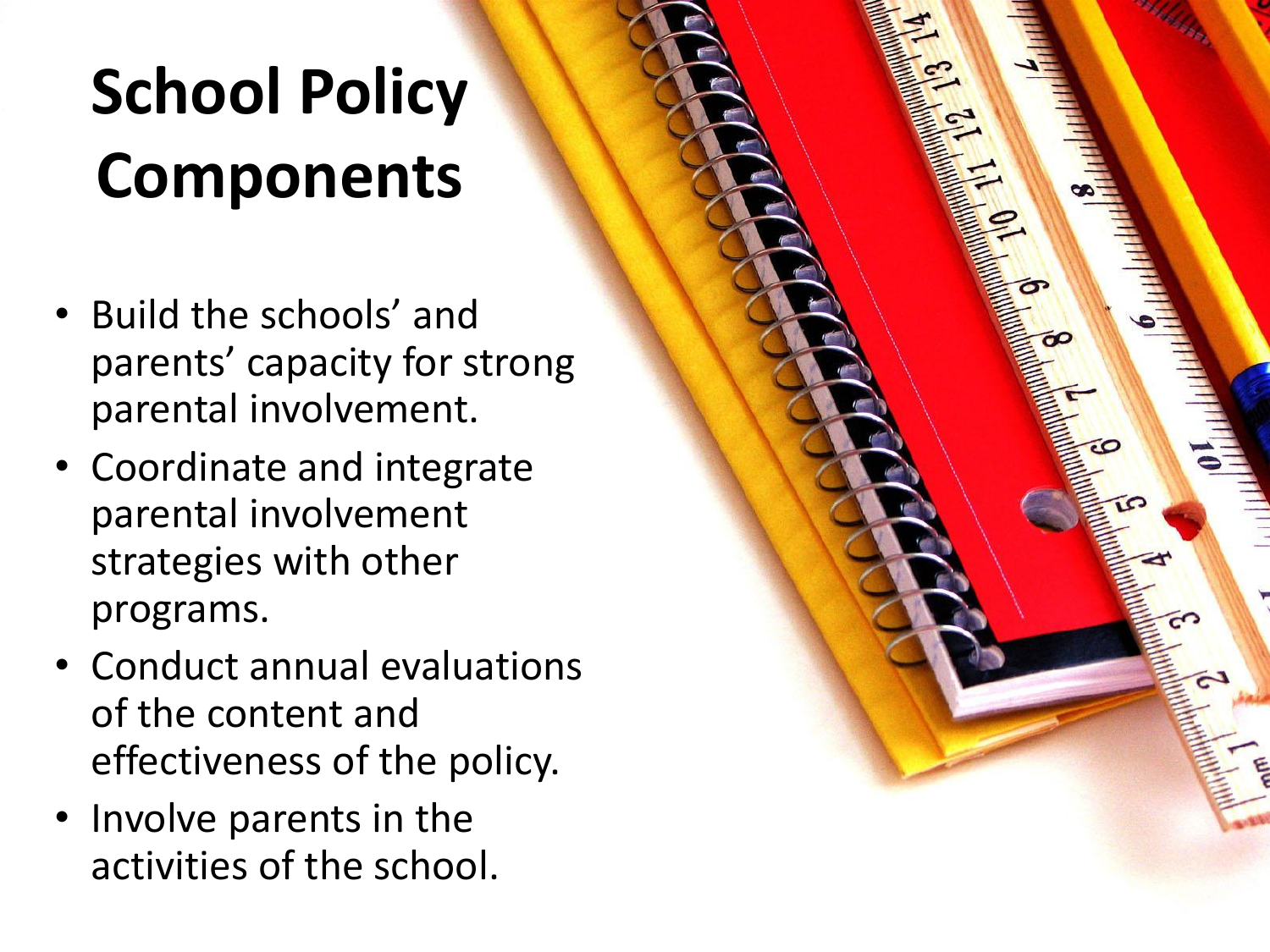# **School, Parent, Student Compact**

- It must describe the high quality curriculum and instruction in an effective learning environment that enables children served under TITLE I to meet the State's student academic achievement standards.
- Ways for Parents to be responsible for supporting their children's environment.
- Importance of communication between teachers and parents on an ongoing basis.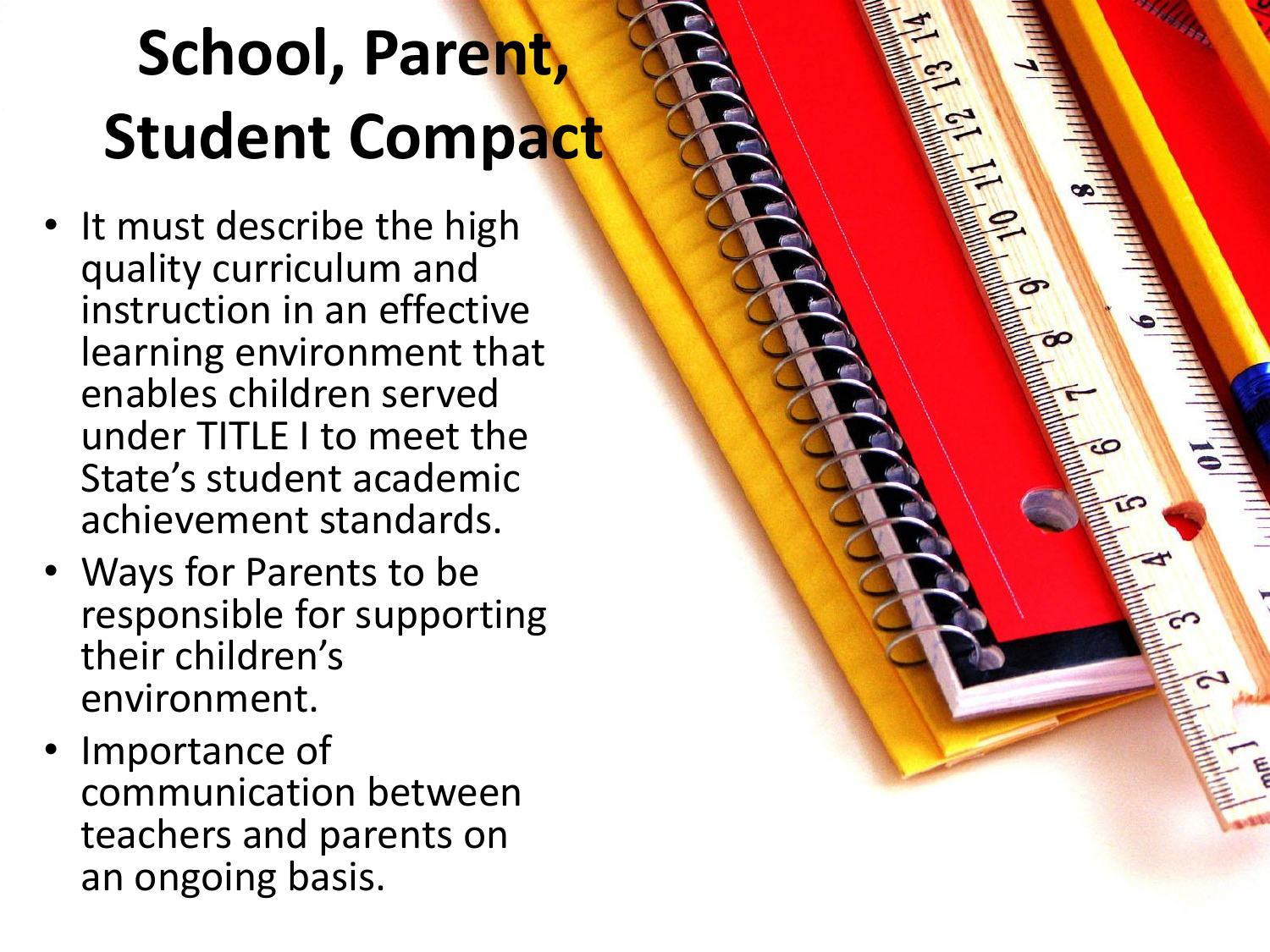# **District Role**

- Implement a parental involvement policy based on TITLE I Part A Section 1118 (a) (2) ESEA.
- Design strategies for effective parental involvement.
- Provide coordination, technical assistance, and other support necessary to assist schools in planning and implementing effective parent involvement activities.
- Build the school's and parent's capacity for strong personal involvement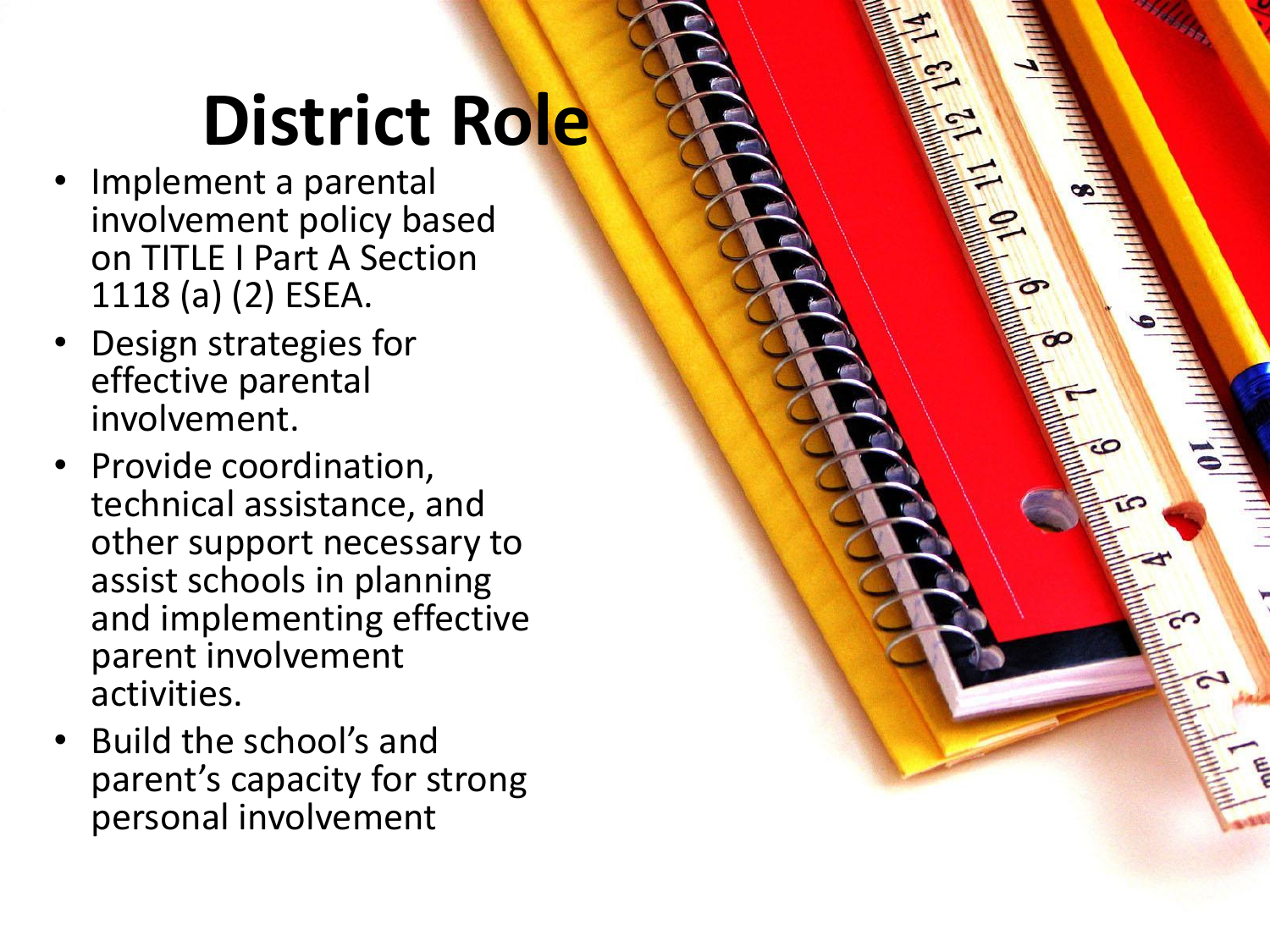### **Documentation**

- TITLE I Policy
- School, Parent, Student Compact

[www.vinelandpubliccharterschool.org](http://www.vinelandpubliccharterschool.org/)

- Letters
	- Entrance and Exit Criteria
	- Teachers Highly Qualified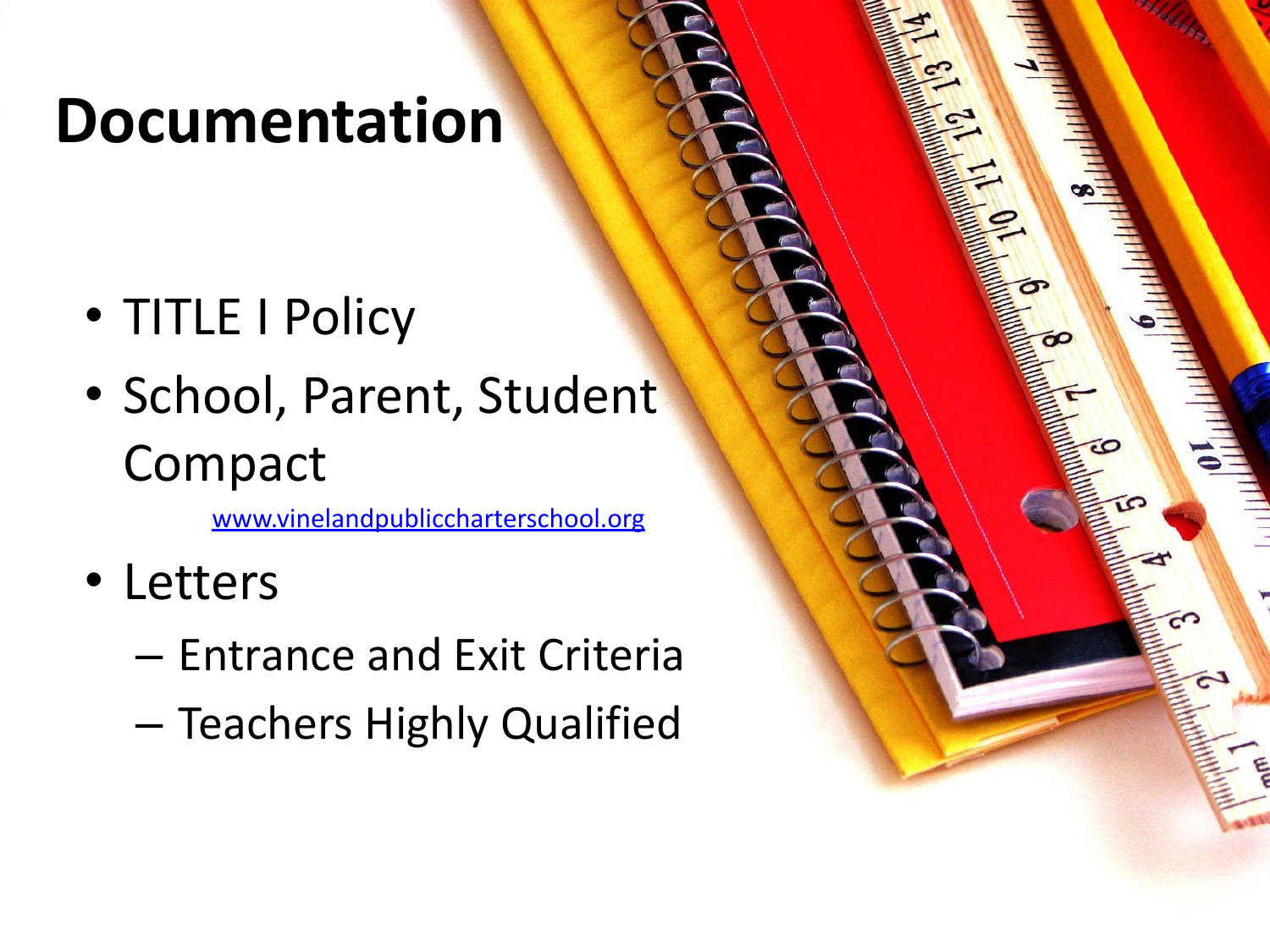## TITLE I Progress Report

#### **Title I**

#### **Progress Report**

Student: School Year: 2013-2014 **Classroom Teacher: Title I Teacher:** 

Grade:

#### Message to the Parent / Guardian

As you know, your child is involved in the Title I Program. The checklist will tell you about your child's progress in this program. This information is based both on performance in the Title I Program, and in the regular classroom.

Narrative comments on student progress based on my observation of your child:



**Benchmark Assessments** 

#### **MAPS Assessment**

|         | Fall  |      | Winter |      | Spring |      |
|---------|-------|------|--------|------|--------|------|
|         | Score | Goal | Score  | Goal | Score  | Goal |
| Reading |       |      |        |      |        |      |
| Math    |       |      |        |      |        |      |

#### **DIBELS Assessment**

|                        | Fall | Winter | <b>Spring</b> |
|------------------------|------|--------|---------------|
| Date Administered      |      |        |               |
| <b>Composite Score</b> |      |        |               |
| <b>Benchmark Goal</b>  |      |        |               |

#### **DRA2 Assessment**

|                       | Fall | Winter | <b>Spring</b> |
|-----------------------|------|--------|---------------|
| Date Administered     |      |        |               |
| Score                 |      |        |               |
| <b>Benchmark Goal</b> |      |        |               |

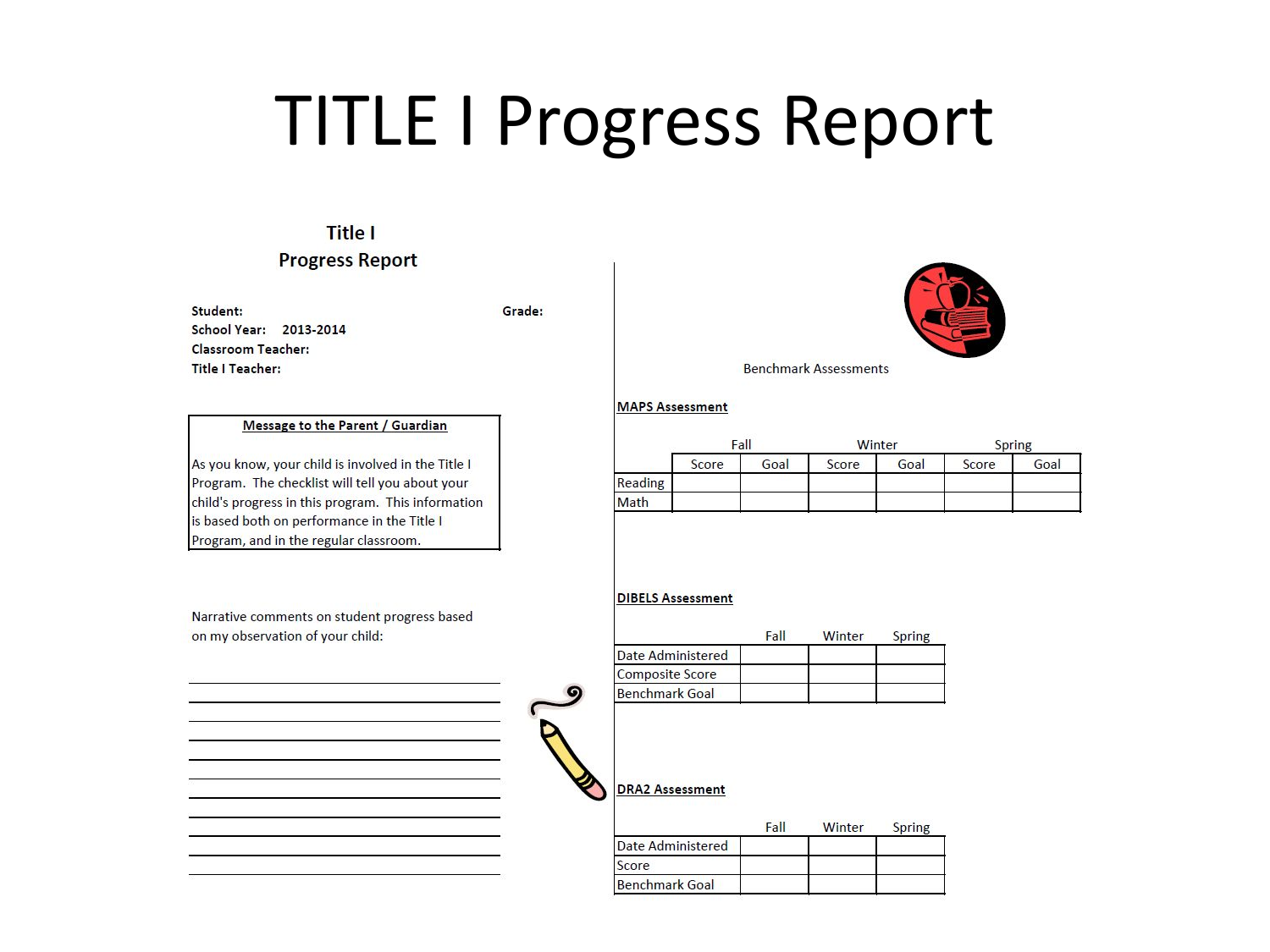### **Annual Parent Meeting Requirements**

- Describe and explain the school's curriculum.
- Inform on the forms of academic assessment used to measure student progress.
- Inform on the proficiency levels students are expected to meet.
- Parent right and involvement at the school.